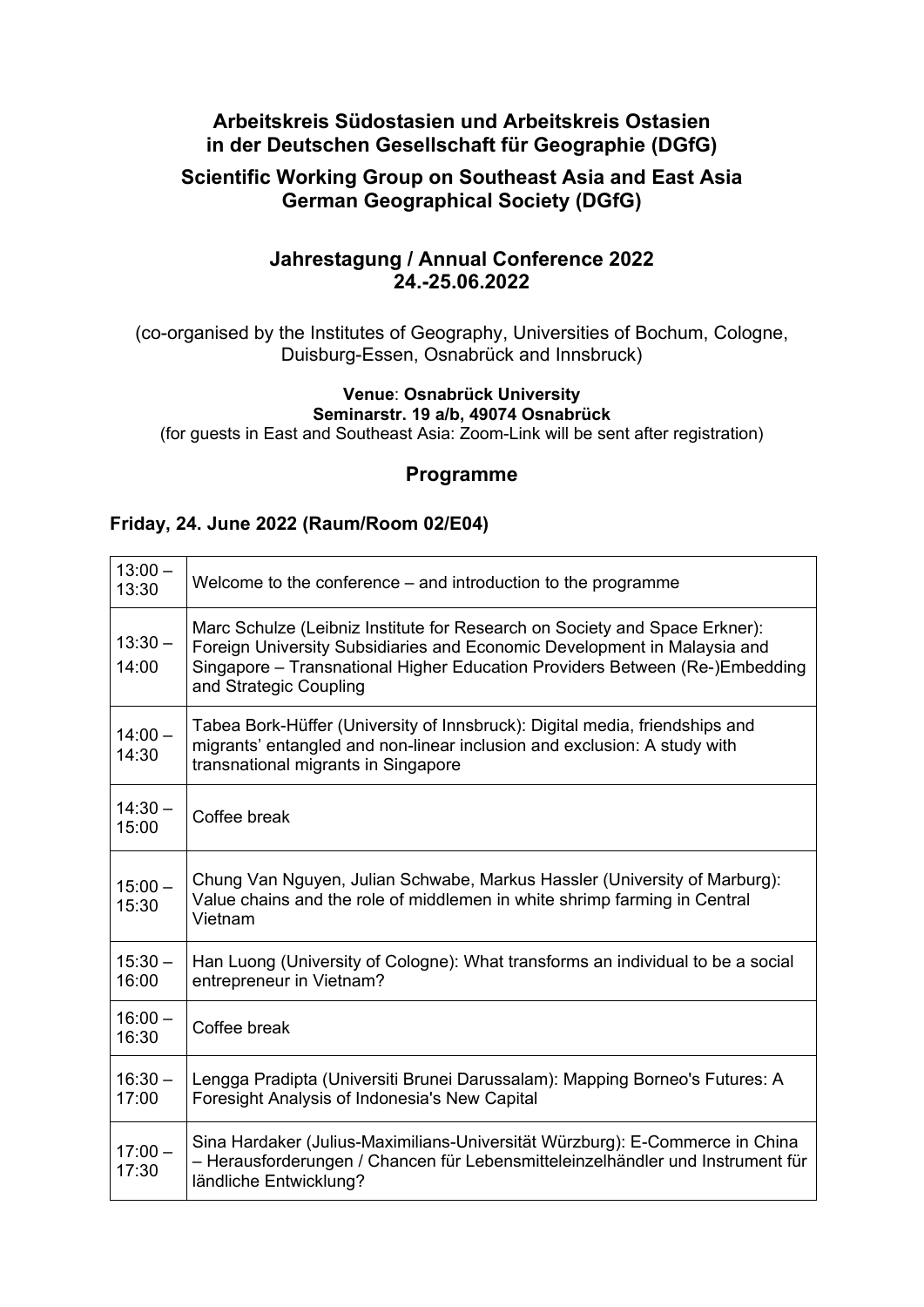| 18.15 | Traditional (short) city excursion and dinner in Osnabrück City Centre (tba) |
|-------|------------------------------------------------------------------------------|
|-------|------------------------------------------------------------------------------|

 $\overline{\phantom{0}}$ 

# **Saturday, 25. June 2022**

| Parallel Session I (Raum/Room 02/E04)  |                                                                                                                                                                                                                                                     |  |
|----------------------------------------|-----------------------------------------------------------------------------------------------------------------------------------------------------------------------------------------------------------------------------------------------------|--|
| $09:00 -$<br>09:30                     | Dexter S. Lo (Xavier University - Ateneo de Cagayan): Web-GRID as Decision<br>Support Tool for COVID-19 Business Recovery Plan: The Cagayan de Oro City<br>Experience                                                                               |  |
| $09:30 -$<br>10:00                     | Hoa Ta Quynh (National University of Civil Engineering, Hanoi): Public spaces in<br>the peri-urban areas of Hanoi in the urbanization process - towards sustainable<br>urban development. Comparative studies in three new wards of Hanoi (Vietnam) |  |
| $10:00 -$<br>10:30                     | Hieu Ngyuen Ngoc (Vietnamese German University): Ho Chi Minh City/Vietnam:<br>From the City to the Urban Villages                                                                                                                                   |  |
| $10:30 -$<br>11:00                     | Coffee break                                                                                                                                                                                                                                        |  |
| $11:00 -$<br>11:30                     | Hong Ching Goh (Universiti Malaya, Kuala Lumpur): When land meets the sea:<br>Nexus of urban wellbeing, livelihood and ecosystem conservation in northern<br>Sabah, Borneo                                                                          |  |
| $11:30 -$<br>12:00                     | Chaiyan Rajchagool (Bangkok): As Geography meets History: The Bangkok-<br>centric approach in the urban planning and growth                                                                                                                         |  |
| Parallel Session II (Raum/Room 02/E03) |                                                                                                                                                                                                                                                     |  |
| $09:00 -$<br>09:30                     | Thaw Tar Htet Htet Paing (Nay Pyi Taw): Covid-19 Impact on Street Vendors in<br>Naypyitaw, Myanmar                                                                                                                                                  |  |
| $09:30 -$<br>10:00                     | Seng Aung, Kalaya Lu (Myitkyina University): Perspective on sustainable urban<br>development of Myitkyina, Kachin State, Myanmar                                                                                                                    |  |
| $10:00 -$<br>10:30                     | Monsicha Bejrananda, Bejranonda, Kitapatr Dhabalabutr, Pornnarong<br>Charnnuwong (Khon Kaen University): Visitors' Willingness to Pay for<br>Environmental Fund: Buriram's option to mitigate tourism impact on local waste<br>management           |  |
| $10:30 -$<br>11:00                     | Coffee break                                                                                                                                                                                                                                        |  |
| $11:00 -$<br>11:30                     | Khin Khin Soe (University of Yangon): Economic development related with<br>environmental issue in Sagyin Village, Madaya Township, Mandalay Region/<br>Myanmar: Marble extraction                                                                   |  |
| $11:30 -$<br>12:00                     | Warangkana Thawornwiriyatrakul (Khon Kaen University): Strategic guidelines for<br>the development of regional tourism along the Laos-China Railway line in Laos<br><b>PDR</b>                                                                      |  |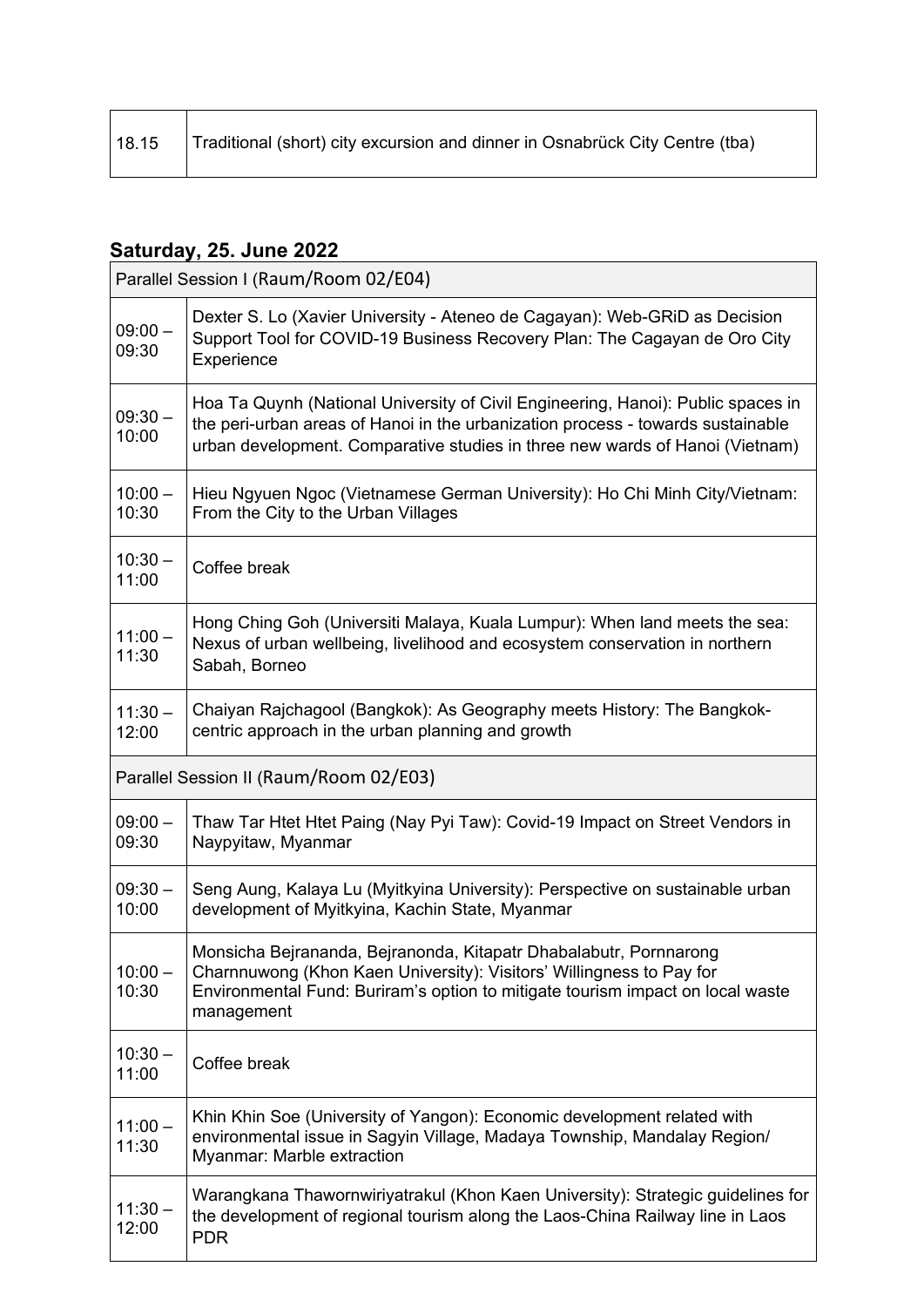| $12:00 -$<br>13:00 | Lunch break                                                                                                                                                                                                                                                                                                                                                                                            |
|--------------------|--------------------------------------------------------------------------------------------------------------------------------------------------------------------------------------------------------------------------------------------------------------------------------------------------------------------------------------------------------------------------------------------------------|
| $13:00 -$<br>13:30 | Khoo Suet Leng (Kuala Lumpur): Agenda 21 for Culture and Creative City<br>Development: Situation Analysis of George Town, Penang                                                                                                                                                                                                                                                                       |
| $13:30 -$<br>14:00 | Djaka Marwasta (Gadjah Mada University) Gentrification in Indonesia: towards<br>new urban agenda                                                                                                                                                                                                                                                                                                       |
| $14:00 -$<br>14:30 | Coffee break                                                                                                                                                                                                                                                                                                                                                                                           |
| $14:30 -$<br>15:00 | Zin Mar Than, Zin Mar Than, Hlaing Maw Oo, Toe Aung, Tin Tin Kyi, Saw Sandar<br>Oo, Win Lei Mar, Marlene Willkomm, Christian Miller, Stefan Martini, Zin Nwe<br>Myint, Khin Khin Soe, Win Maung, Sophie-Bo Heinkel, Benni Thiebes, Regine<br>Spohner, Frauke Kraas (University of Cologne etc.): Disaster preparedness of<br>citizens in Yangon: Socio-demographic dependencies and spatial variations |
| $15:00 -$<br>15:30 | Anissa Vogel, Katharina Seeger, Dominik Brill, Helmut Brückner, Khin Khin Soe,<br>Nay Win Oo, Nilar Aung, Zin Nwe Myint, Frauke Kraas (Universities of Cologne,<br>Yangon, East Yangon and Taungup): Linking Land-Use Dynamics and Disaster<br>Risk in the Ayeyarwady Delta, Myanmar: A Remote Sensing Based Analysis<br>Spanning the Past Half-Century                                                |
| $15:30 -$<br>16:00 | Bernadette Joy Detera (Keio University, Yokohama): Modelling and Addressing<br>Social Vulnerability of Foreigners and Travellers for Improved Disaster Planning<br>in Urban Cities (tbc)                                                                                                                                                                                                               |
| $16:00 -$<br>16:30 | Coffee break                                                                                                                                                                                                                                                                                                                                                                                           |
| $16:30 -$<br>17:00 | Gusti Ayu Ketut Surtiari (National Research and Innovation Agency Indonesia):<br>Understanding cascading risk during COVID-19 Pandemic: challenges for<br>adapting and managing climate related disasters                                                                                                                                                                                              |
| $17:00 -$<br>17:30 | Fikri Angga Reksa (National Research and Innovation Agency Indonesia):<br>Managing the crisis: The role of local leaders in crisis communications during the<br>Pandemic COVID-19 in Central Maluku                                                                                                                                                                                                    |
| $17:30 -$<br>18:00 | Dhimas Bayu Anindito (Universitas Gadjah Mada): Measuring the level of public<br>participation in the digital age: The case of Jakarta, Indonesia                                                                                                                                                                                                                                                      |
| $18:00 -$<br>18:15 | Farewell                                                                                                                                                                                                                                                                                                                                                                                               |

## **All speakers are kindly requested to limit their presentations to a maximum of 20 min., followed by 10 min. discussion. Thanks a lot!**

**Registration:** All participants (speakers and listeners) are kindly requested to register by email to Dr. Thomas Neise ( thomas.neise@uni-osnabrueck.de ). Please indicate in your email whether you would like to participate in person or online.

## **Access links to the conference will be sent after registration**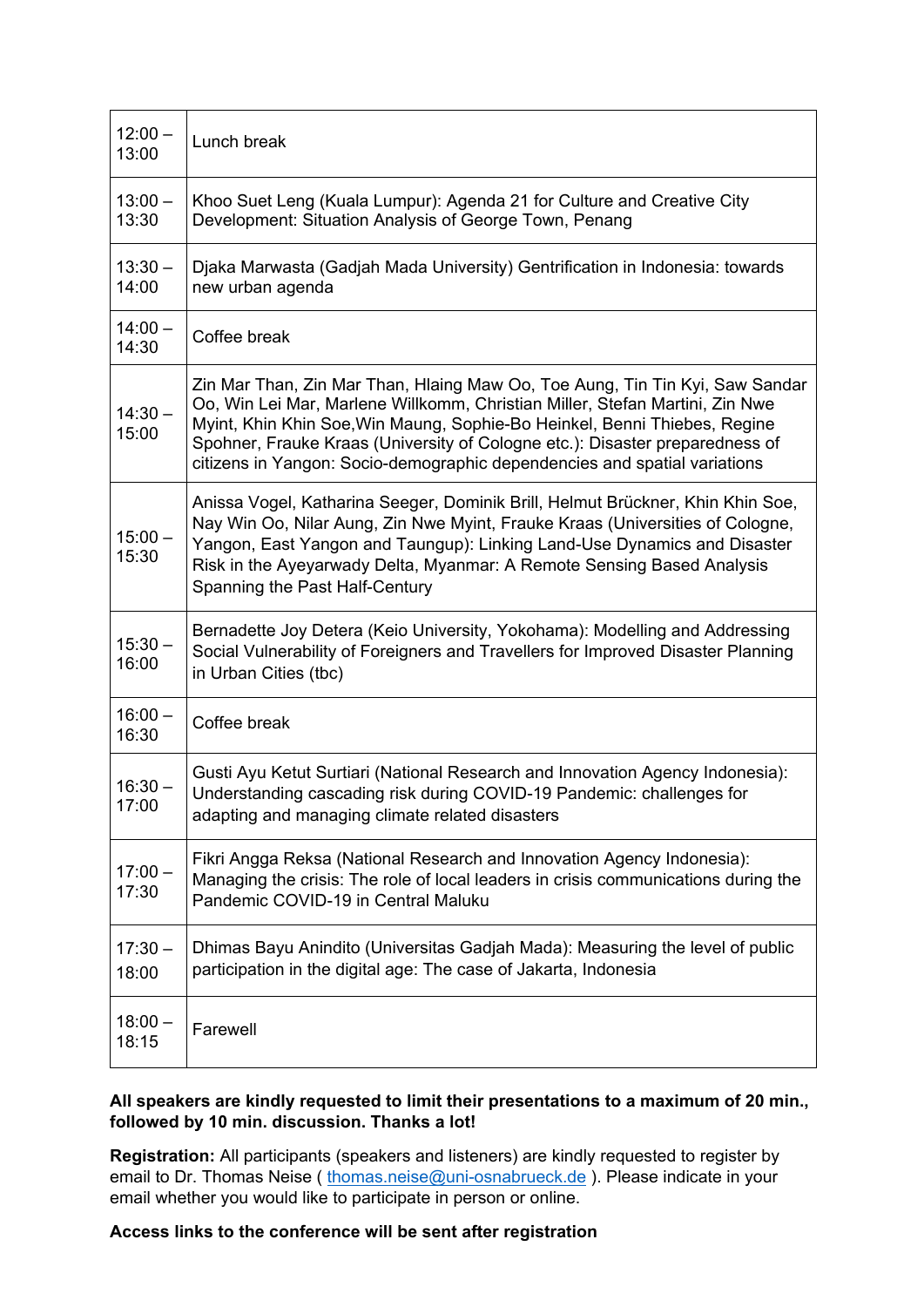# **Veranstaltungsort / Venue**

Universität Osnabrück / Osnabrück University Institut für Geographie / Institute of Geography Räume/Rooms 02/E03, 02/E04 (Erdgeschoss /Ground Floor) Seminarstraße 19 a/b 49074 Osnabrück

ÖPNV / Public transport: Buslinien 10, 14, 16, M2 Einstieg / Start: Osnabrück Hauptbahnhof / Central Station Ausstieg / Exit: Neumarkt

Per Fuß/ per walk



**Übernachtungsmöglichkeiten / Accommodations** 

## **Untere Preisklasse / Lower price category**

### **Penthouse Backpackers**

Möserstraße 19, 49074 Osnabrück http://penthouse-backpackers.lower-saxony-hotels.com *Entfernung zur Universität Osnabrück / Distance Osnabrück University: 600m, ca. 7 Min. Laufen (walking)* 

### **Hotel Neustadt**

Miquelstraße 34, 49082 Osnabrück https://www.hotel-neustadt.com *Entfernung zur Universität Osnabrück / Distance Osnabrück University: 1,7km, ca. 15 Min ÖPNV (public transport) / 25 Min. Laufen (walking)* 

**Mittlere Preisklasse / Middle price category** 

**Ibis Budget Osnabrück** 

15min / 1km